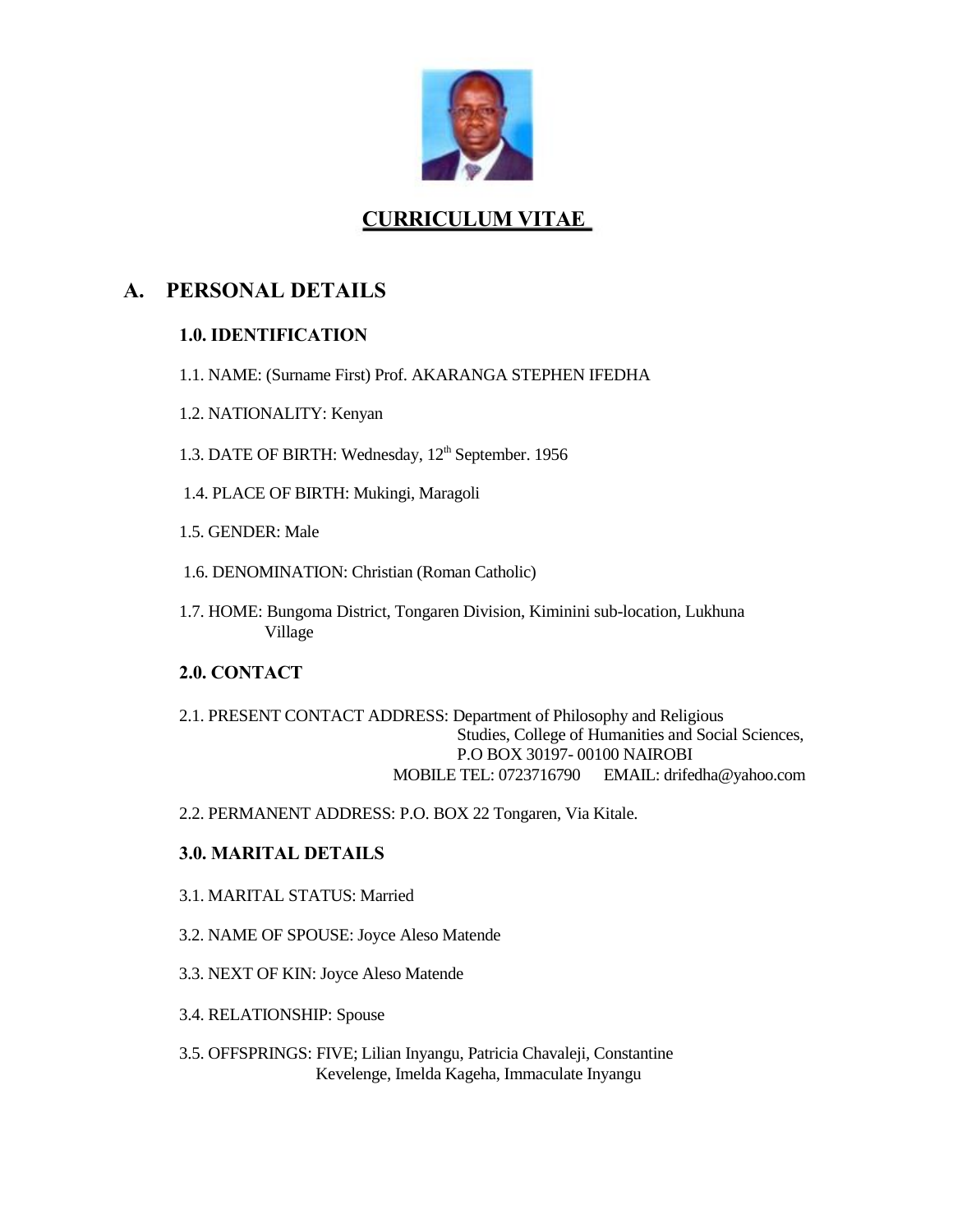## **B. WORKING EXPERIENCE**

### **UNIVERSITY OF NAIROBI**

- 1.1. 23.1.2001 to date: Senior Lecturer, Department of Philosophy and Religious Studies, College of Humanities and Social Sciences.
- 1.1. 23.1.1992 to 22.1.2001: Lecturer, Department of Philosophy and Religious Studies, College of Education and External Studies.
- 1.2. 23.5.1990 22.1.1992 Assistant Lecturer, Department of Philosophy and Religious Studies, College of Education and External Studies.
- 1.3. 3.10.1988 22.5.1990 Tutorial Fellow, Lecturer, Department of Philosophy and Religious Studies, College of Education and External Studies.

#### **COURSES TAUGHT AT THE UNIVERSITY**

- 1. African Ethics
- 2. African Religion
- 3. Biblical Studies: Selected Texts
- 4. Environmental Education for Adult Educators
- 5. Environmental Ethics
- 6. History of Christianity in Africa
- 7. Introduction to Biblical Studies
- 8. Introduction to Comparative Religion
- 9. Moral education
- 10. Origins and Development of Christianity
- 11. Origins and Development of Islam
- 12. Phenomenology of Religion
- 13. Religion, Culture and Communication
- 14. Research Methodology
- 15. Technology and Ethics

#### **COMPLETED DOCTOR OF PHILOSOPHY STUDENTS SUPERVISED**

Moywaywa Charles Kinanga (2013) Hindu-Christian Relations in Post-independent Kenya: A Case Study of Nairobi", PhD in Religious Studies, University of Nairobi.

Atieno Kili K'Odhiambo (2013), "A Phenomenological investigation into the efficacy of University entry examinations in Kenya: The lived Experiences of prospective Teachers", PhD in Philosophy of Education, University of Nairobi.

#### **ONGOING DOCTOR OF PHILOSOPHY**

- Nyahela Caxton Masaba, "The influence of Luyia Traditional Religion on Christianity: With Special reference to African Israel Church Nineveh, Vihiga District, Kenya", PhD in Religious Studies, University of Nairobi.
- Onsarigo Clare Mwango, "Influence of bursary scheme on learners' participation in public secondary schools: A Case of Kisumu County-Kenya", PhD in Project Planning and Management, University of Nairobi.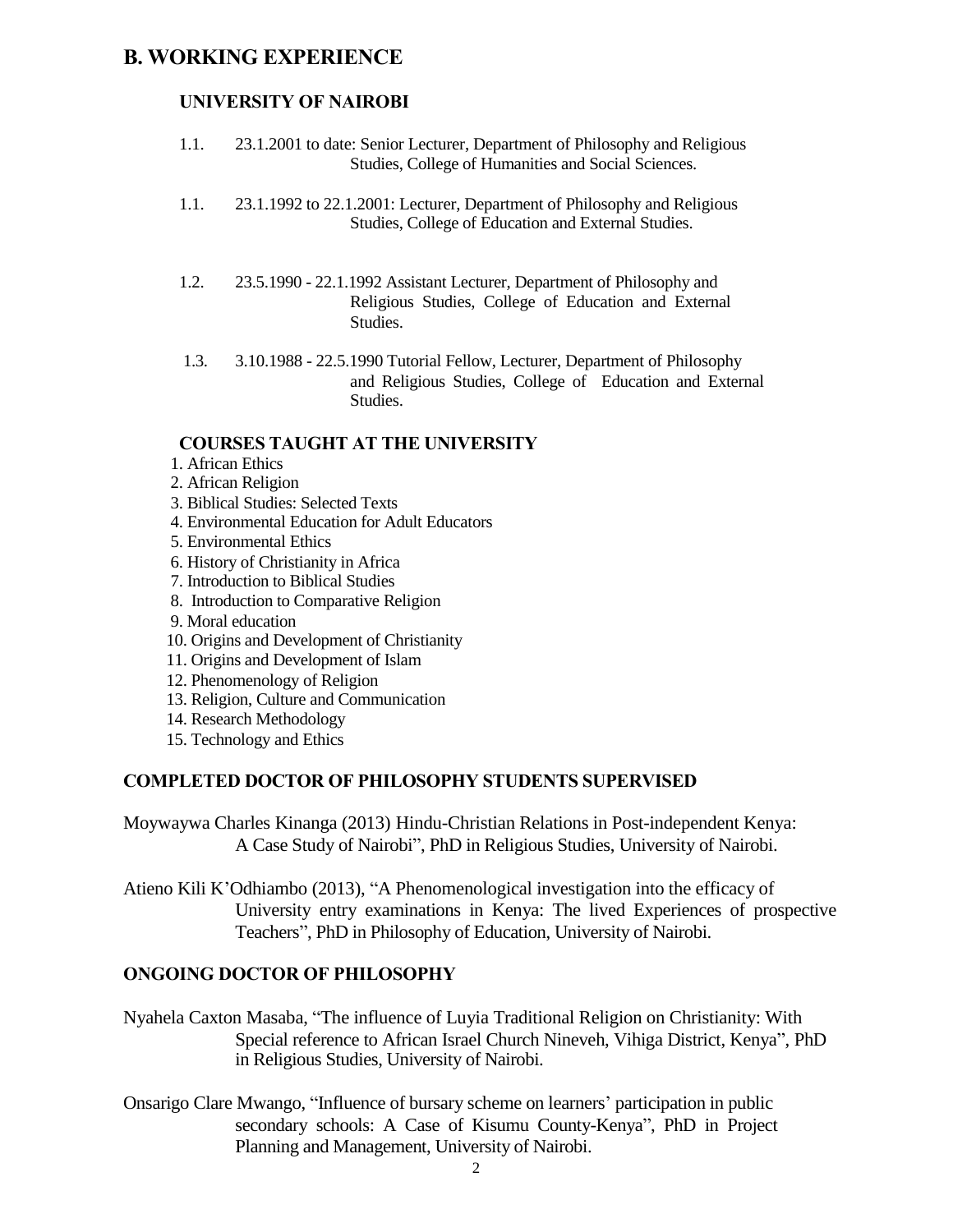Karicha Jona Mbaabu, "Historical development and the teachings of the deliverance church in Meru County", PhD in Religious Studies, University of Nairobi.

#### **ONGOING MASTER OF ARTS STUDENTS SUPERVISED**

- Ochieng George Oyombra (2013- ), "The impact of prison reforms on inmates rights to Health: A Case of Kamiti Maximum Prison", M.A. in Human Rights, University of Nairobi.
- Opiyo Washington Sati, (2013- ), "Children's Rights to Education: A Case of Children with disabilities in Nairobi County", M.A. in Human Rights, University of Nairobi.
- Chesang Robert (2013- ), |Remedies for Housing rights violations in Kenya", M.A. in Human Rights, University of Nairobi.

#### **MASTER OF ARTS STUDENTS SUPERVISED**

- Munyiri Julius Kiama (2013), "The Challenges of implementing Economic Stimulus Projects in Kitui County in Kenya", Master of Arts in Project Planning and Management, University of Nairobi.
- Kinyua Damaris Nzilani (2012)," The Role of Church in addressing Child abuse and Neglect: A Case of Catholic Diocese of Kitui", Master of Arts Project, Department of Philosophy and Religious Studies, University of Nairobi.
- Kirima Phyllis Nyambura, (2012), "Gender Relations: An Examination of the impact of some Modes of women liberation to African Christian Families in Kagio Town in Kirinyaga County", Master of Arts Project, Department of Philosophy and Religious Studies, University of Nairobi.
- Kamundia Evanson Mwangi (2012), "The Role of Anglican Church of Kenya in ministering to contemporary African Single mothers: A Case of Embakasi Archdeaconry in the Diocese of Nairobi", Master of Arts Project, Department of Philosophy and Religious Studies, University of Nairobi.
- Swaleh Kadara Harith (2012), Mosques and Social Change: The Case of Malindi, Kenya, Master of Arts Project in Religious Studies, University of Nairobi.
- Gikonyo Naomi Wairimu (2005), "The Effect of Learners' Support Services on the Performance of Distance Learners of the Presbyterian Theological University College in Kenya", MEd. in Educational Administration and Planning, University of Nairobi.
- Josephine Wambui Mbabu (2005), "The role of guidance and counseling in prevention of abortion amongst Kenyan public university Students: A Case Study of Kikuyu campus", Med. in Educational Administration and Planning, University of Nairobi.
- Maina Emily Wanjiku (2005), "Factors Affecting Free Primary Education in Kenya: A Case Study of Kasarani Division in Nairobi District", MEd. In Educational Administration and Planning, University of Nairobi.
- Angeline Sabina Mulwa (2004), "Factors influencing pupils' academic performance in KCPE examination in Mutonguni division in Kitui District", Med. in Educational Administration and Planning, University of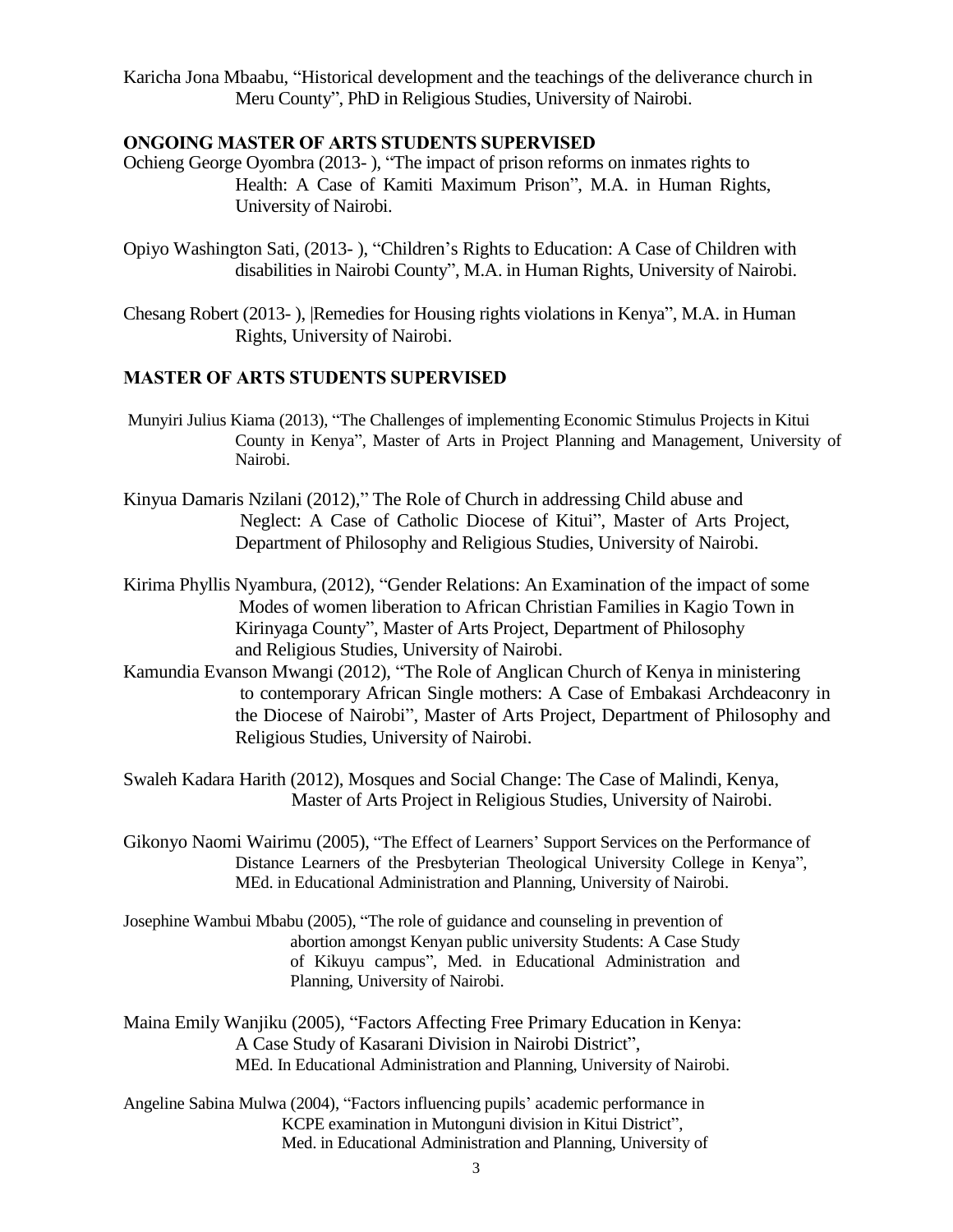Nairobi.

Simiyu Patrick Cheben (2002), "Students' Performance in CRE in KCSE and Attitudes towards CRE in Lelan division of West Pokot in Kenya", MEd. in Educational Administration and Planning, University of Nairobi.

#### **UNDERGRADUATE STUDENTS SUPERVISED**

- Chepkemoi Christine (2012)," Stress Management and its Effects on Health and Academic Performance of the Students: A Case of Kikuyu Campus", BEd. Dissertation, University of Nairobi.
- Chepkorir Betty (2012), Effects of Strikes on Work Performance of Employees: A Case of Kikuyu Campus, BEd. Dissertation, University of Nairobi.
- Cherotich Peninah (2012), "Effects of Birth Control Methods on the lives of Female Students: A Case of Kikuyu Campus", BEd. Dissertation, University of Nairobi.
- Gaichu Gerald Mutua (2012), "Challenges Facing Undergraduate Students in Kikuyu Campus, BEd. Dissertation, University of Nairobi.
- Ireri Lilian Wanja (20120,"Effects of Increased Use of Fairness Creams by Ladies: A Case of Kikuyu Campus', BEd. Dissertation, University of Nairobi.
- Kiio Joyce Mueni (2012), "Factors influencing Student Dropouts : A Case of Kikuyu Campus', BEd. Dissertation, University of Nairobi.
- Kipkoech Collins Ngetich (2012), "The Effects of Motivation on Academic Performance of Students in Kikuyu Campus", BEd. Dissertation, University of Nairobi.
- Kireri Douglas Omosa (2012), "Factors Contributing to Examination Irregularities in Kenyan Public Universities", BEd. Dissertation, University of Nairobi.
- Korir David Kiprotich (2012), "Extra Curricular Activities and Students Life: A Case of Kikuyu Campus", BEd. Dissertation, University of Nairobi.
- Kutukhulu Dorcas N (2012), Students' Perception Towards HELB in Kikuyu Campus", BEd. Dissertation, University of Nairobi.
- Leso Miriam(2012),Perception of the Learning Profession in relation to the Job Market: A Case of Kikuyu Campus", BEd. Dissertation, University of Nairobi.
- Maikara Eunitas N (2012), "Effects of Learning Disabilities on Academic Performance: A Case of Kikuyu Campus, BEd. Dissertation, University of Nairobi.
- Mbaka Ellyjoy Karimi (2012), "The effect of Social and Cultural Dynamics on Students Behaviour in Kikuyu Campus", BEd. Dissertation, University of Nairobi.
- Mogondo Alex Nyauma(2012), "The Role of Guidance and Counselling in the Control of Abortion

among University Students", BEd. Dissertation, University of Nairobi. Muriuki Ann Wanjiru (2012), "Riots and Academic Performance : A Case of Kikuyu Campus", BEd. Dissertation, University of Nairobi.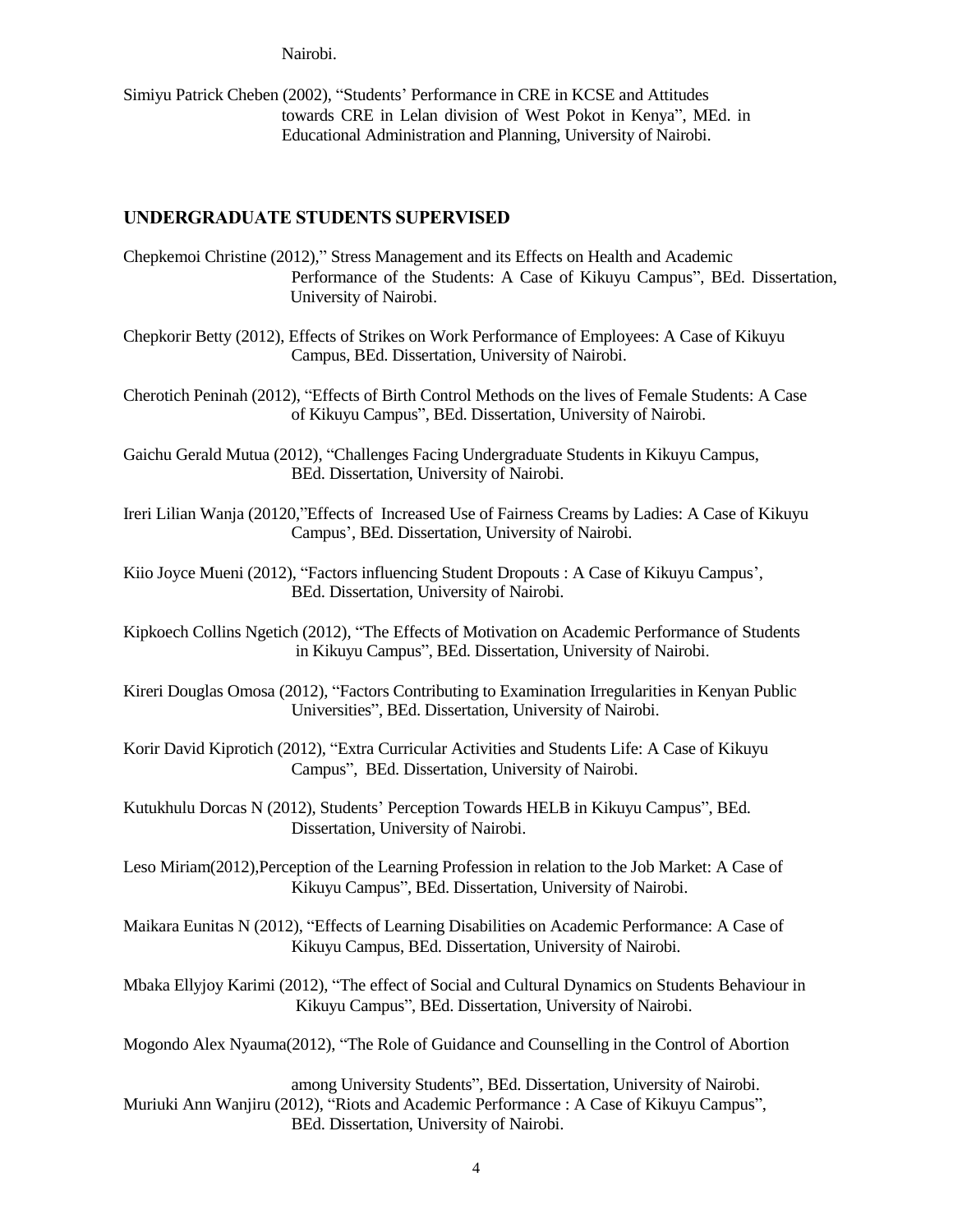- Musau Carol Kalee (2012), "Impact of Life Skill Education on HIV/ AIDS Prevention among Students: A Case of Kikuyu Campus", BEd. Dissertation, University of Nairobi.
- Ndunga Shadrack Kitheka (2012), Examination Malpractices at the University of Nairobi, BEd. Dissertation, University of Nairobi.
- Nkirimpa James Komoi (2012), "An Analysis of Factors that Influence Students Buying Power: A Case of Kikuyu Campus', BEd. Dissertation, University of Nairobi.
- Nzau Esther Mwongeli (2012), "Cost Effectiveness on University Education: A Case of Kikuyu Campus", BEd. Dissertation, University of Nairobi.
- Nzivo Carolime Mutheu (2012)," Impact of HIV/AIDS related Stigma and Discrimination on the Uptake of Counselling Services in Kikuyu Campus", BEd. Dissertation, University of Nairobi.
- Obutu Edwin Kengere (2012), The Role of Guidance and Conselling Programmes in Moulding Students Bahaviour, A Case of Kikuyu Campus", BEd. Dissertation, University of Nairobi.
- Okoth George O (2012), "Effects of HIV AIDS on Students Performance: A Case of Kikuyu Campus", BEd. Dissertation, University of Nairobi.
- Orondo Edinah Moraa (2012), "Effects of Drug and Substance Abuse on Students Academic Performance: A Case of Kikuyu Campus", BEd. Dissertation, University of Nairobi.
- Siele Nicholas(2012), "Food Related Hygiene: A Case of Kikuyu Campus", BEd. Dissertation, University of Nairobi.
- Tirop Caroline Jepkemoi (2012), "Factors Affecting the Enrolment of Undergraduate Female Students in the University of Nairobi, Kikuyu Campus", BEd. Dissertation, University of Nairobi.
- Wachira Humphrey Mwangi (2012), "Sexuality Awareness and HIV/ AIDS among Female Teacher Trainees in Kikuyu Campus", BEd. Dissertation, University of Nairobi.
- Wagitu Stephen Mugambi (2012), "Effects of Guidance and Counselling on Students' Behaviour: A Case of Kikuyu Campus", BEd. Dissertation, University of Nairobi.
- Wairimu Jacqueline Njambi(2012), "Gender Disparity in University Education: A Case of Fourth Year Students in Kikuyu Campus",BEd. Dissertation, University of Nairobi.
- Narshon Omondi Khayombe (2005), "The Impact of drug abuse on the academic Performance of Students in Kikuyu Campus", Bed. Dissertation, University of Nairobi.
- Riungu Senane Gatakaa (2004), "Dissension of College Youth: A Case Study of Kikuyu Campus", BEd. Dissertation, University of Nairobi.
- Claire Amuhaya (2005), "The Educational Significance of Traditional Circumcision among the Tiriki people of Western Kenya, BEd. Dissertation, University of Nairobi.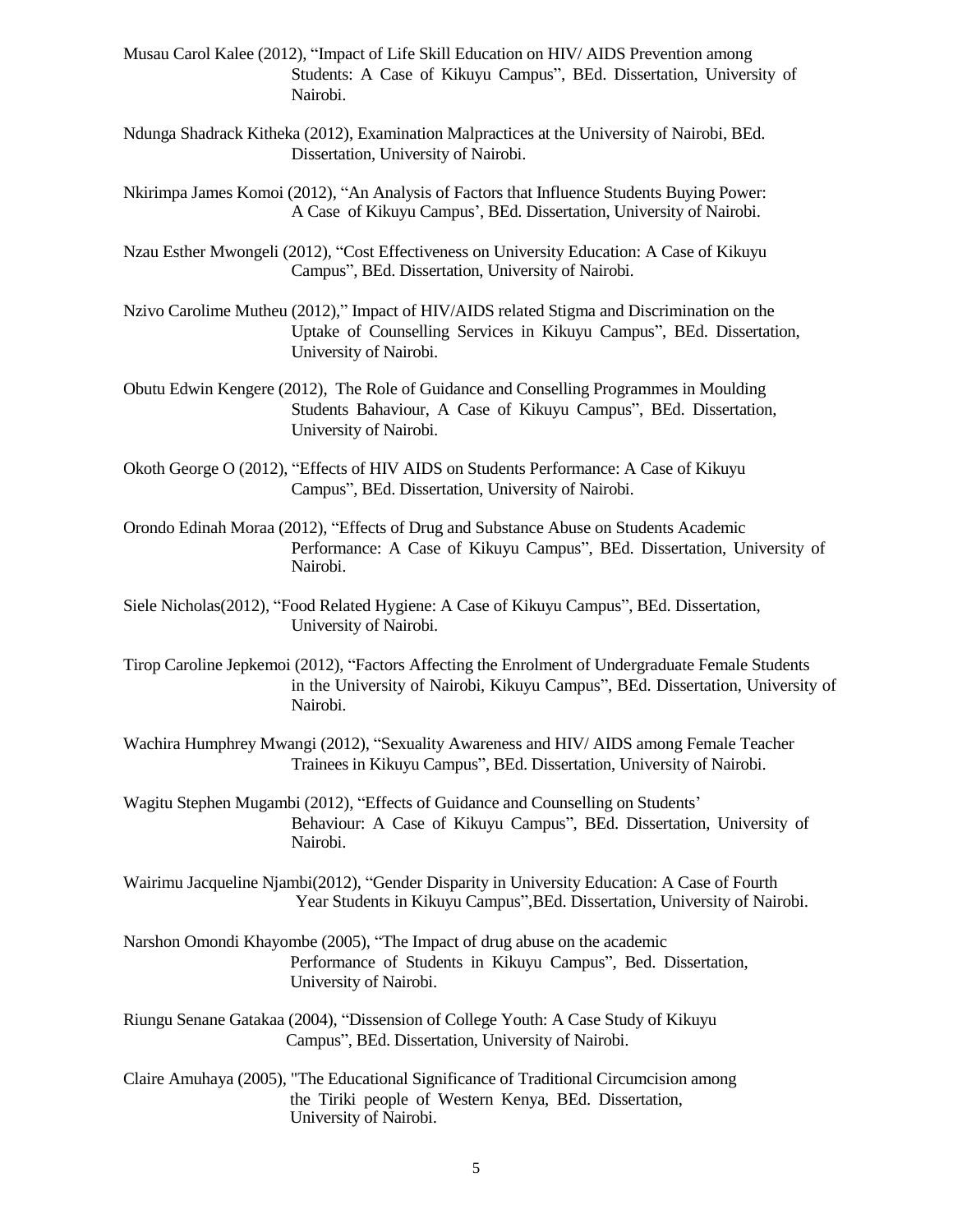- Piddo Mildred (2004), "Environmental Management and Conservation: A Case Study of The Acholi of Northern Uganda", Bed. Dissertation, University of Nairobi.
- Isaac Ali I.K. (2002), "Drug Abuse among Secondary School Students in Kariobangi location: with particular reference to alcohol, cigarettes and Bhang", BEd. Dissertation, University of Nairobi.
- Chebet Wilson Kiprono (1999), "A Study of Factors Affecting Student Enrolment in the Department of Philosophy and Religious Studies at Kikuyu campus", BEd. Dissertation, University of Nairobi.
- Majani Gilbert Mandu (1998),"The Teaching of Environmental Education: A Case Study of Lugari District in Kenya", Dip in Adult Education Dissertation, University of Nairobi.
- Kamau Joseph Wanjuhi (1998), "Male and Female Students Relationships at Kikuyu Campus", BEd. Dissertation, University of Nairobi.

Ombiro Daniel (1997), "The moral Significance of Taboos and curses among the Abagusii of Western Kenya", BEd Dissertation, University of Nairobi.

# **TEACHER TRAINING COLLEGES TAUGHT**

- 1. MARCH, 1988 SEPT. 1988: Graduate teacher at Machakos Teachers College Machakos : Taught Kiswahili and Christian Religious Education to first and second year pre-service students.
- 2. AUGUST, 1984 NOV. 1984: Graduate teacher at Shanzu Teachers College Mombasa: taught Christian Religious Education to first and second year pre-service students

# **SECONDARY SCHOOLS TAUGHT**

- 1. 12.1.1987 Mar., 1988: Graduate Teacher at Ruiru High School.
- 2. May, 1984 Aug., 1984: Untrained Graduate Teacher at Friends School-Kigama.
- 3. Jan, 1983 Feb., 1983: Untrained Graduate Teacher at Lukhuna Secondary. School
- 4. Oct, 1973 Feb., 1974: Untrained Teacher at Narati Secondary School.

# **PRIMARY SCHOOL TAUGHT**

- 1. May, 1978 Sept., 1980: P1 Trained Teacher at Tongaren D.E.B. Primary School.
- 2. Feb, 1974 May, 1975: Untrained Teacher at Tongaren D.E.B. Primary School.

# **C. OTHER EXPERIENCES**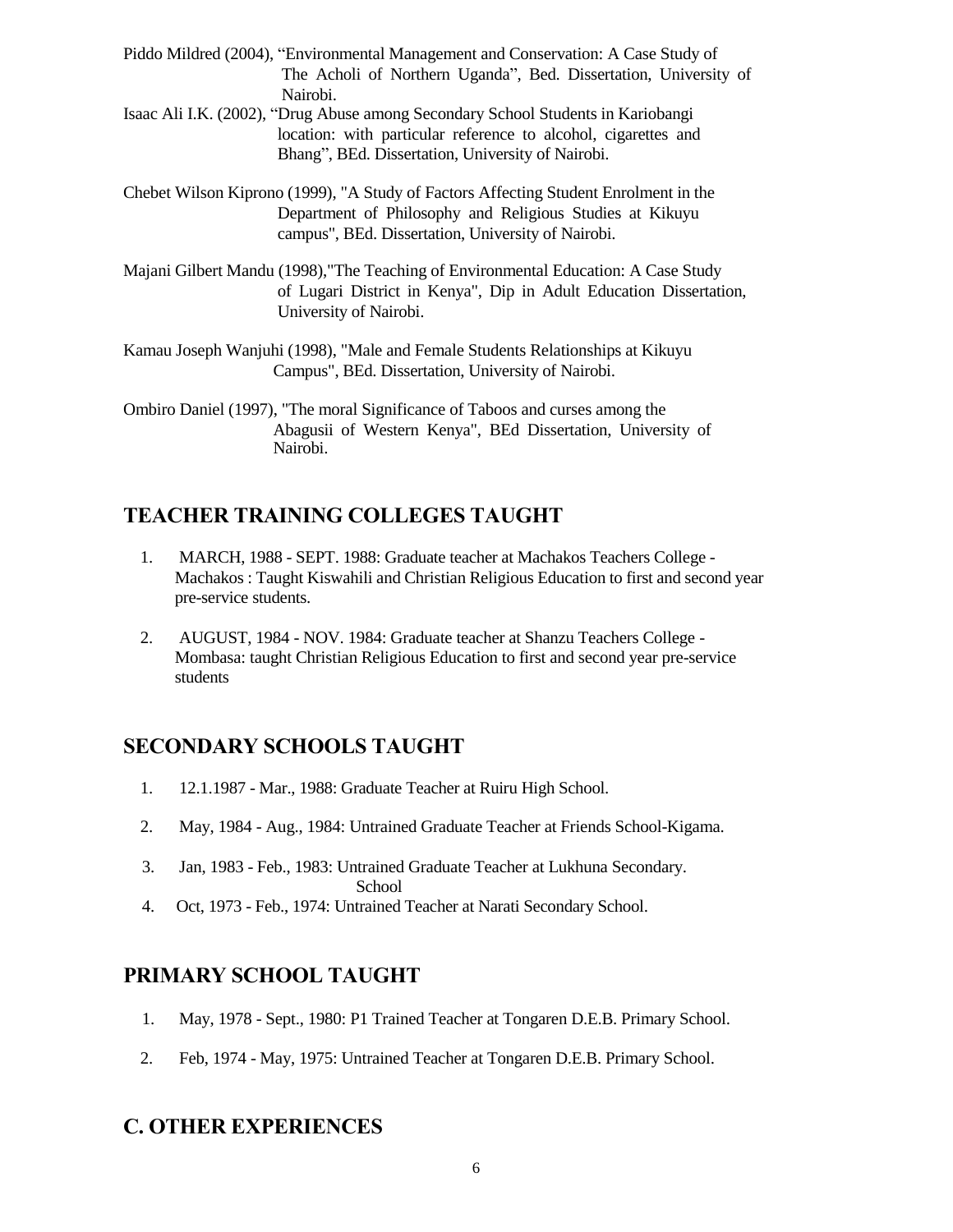- 1. Christian Religious Education Examiner with the Kenya National Examinations Council as from 1991 to date.
- 2. Supervised Undergraduate Teaching Practice Students as from 1990 to date.
- 3. Supervised successfully undergraduate and post-graduate students' dissertations, projects and theses to date.

# **D. RESPONSIBILITIES HELD**

- 2011- to date 2013- Chairman Department of Philosophy and Religious Studies, University of Nairobi.
- Former Chairman Department of Philosophy and Religious Studies, Faculty of Social Sciences, College of Education and External Studies, University of Nairobi.

# **E. PROFESSIONAL TRAINING RECORD**

#### **1.1.0. INSTITUTION: Siriba Teachers College**

Years attended: May, 1976 - Apr., 1978.

1.1.1. CERTIFICATE AWARDED: Certificate of Teacher Education, P1, 1978

#### **1.2.0. INSTITUTION: The British Overseas Examinations Institute**

1.2.1. CERTIFICATE AWARDED: Bookkeeping and Accounts-Stage two - pass, 16th April, 1976.

### **1.3.0. INSTITUTION: Kenya Utalii College**

1.3.1. COURSE STUDIED: Food and Beverage Sales and Service

1.3.2. CERTIFICATE AWARDED: Basic Level Certificate in Food and Beverage Sales and Service, 15<sup>th</sup> April, 1976.

# **F. EDUCATIONAL BACKGROUND**

### **1.1. UNIVERSITY EDUCATION**

### **1.1.0. POST- GRADUATE LEVEL**

1.1.1. INSTITUTION: UNIVERSITY OF NAIROBI

1.1.2. REG NUMBER AND YEARS: C82/8111/89; May, 1990 - Dec. 1997.

1.1.3. DEGREE CONFERRED AND DATE: Doctor of Philosophyin Religious Studies; 1.12.1997.

1.1.4. THESIS TITLE:" A Study of Logooli Moral Values with Particular Reference to Taboos, Oaths and curses".

1.1.5. REG NUMBER AND YEARS: C50/7167/84; Oct, 1984 - Nov. 1987.

1.1.6. DEGREE CONFERRED AND DATE: Master of Arts in Religious Studies-4.12.1987.

1.1.7. THESIS TITLE: "Birth and Initiation into Adulthood in Relation to Baptism and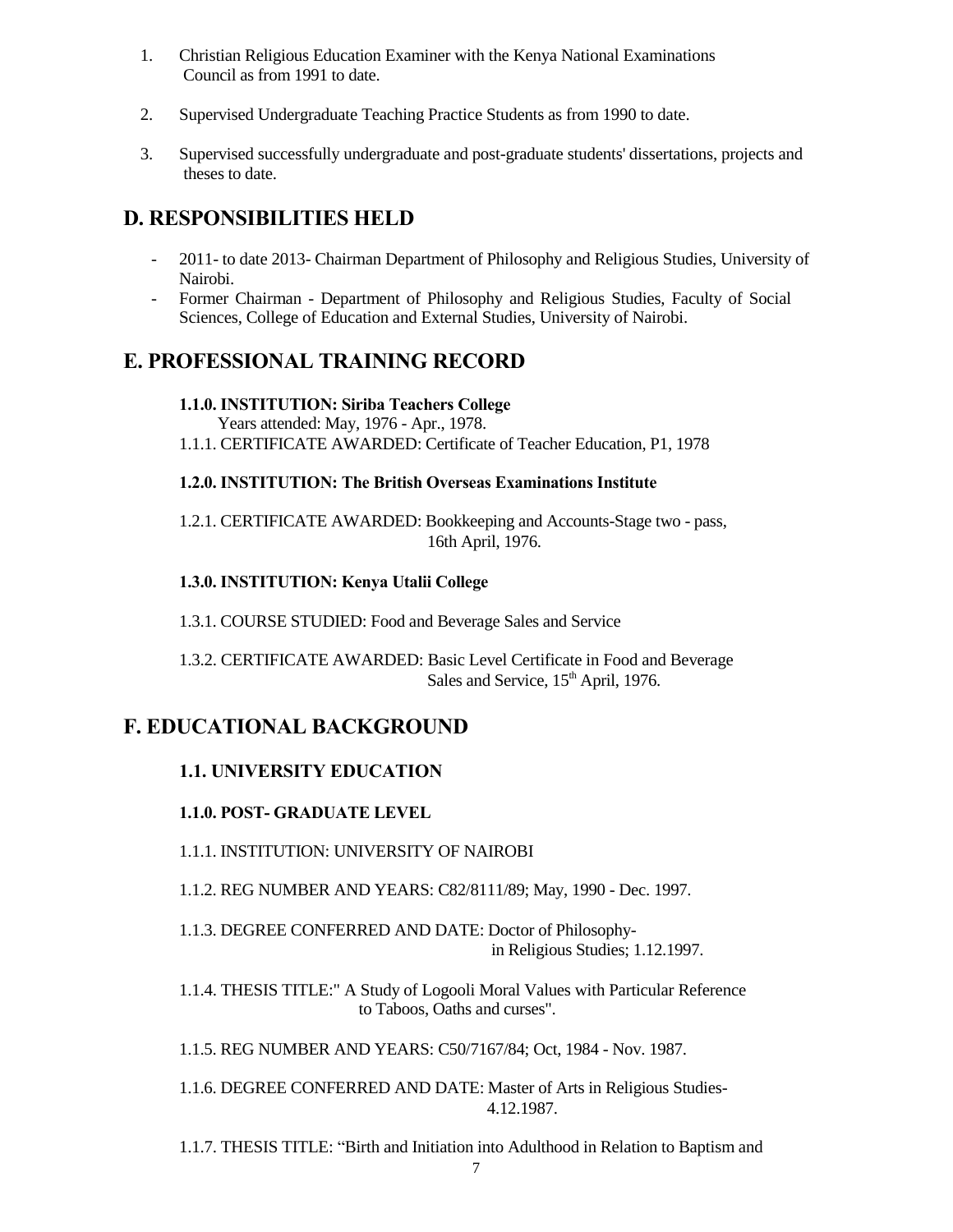Confirmation among the Avalogooli of Kenya".

#### 1.1.8. COURSES STUDIED

- 1. Modern Trends in Christian Thought
- 2. History of Christianity
- 3. Phenomenology of Religion
- 4. Documents of Christianity

### **1.2.0. UNDERGRADUATE LEVEL**

#### 1.2.1. INSTITUTION: UNIVERSITY OF NAIROBI

1.2.2. DEGREE CONFERRED AND DATE: Bachelor of Arts, Second Class Honours(Upper Division) 7.12.1984.

1.2.3. AREAS OF STUDY: Religious Studies, Kiswahili and Geography.

## **G. EXAMINATIONS TAKEN PRIVATELY**

1.1.0. EXAMINATION TAKEN: East African Advanced Certificate of Education: 1.1.1. CERTIFICATE AWARDED: EAACE: 1979

1.1.2. SUBJECTS TAKEN

- 1. General Paper
- 2. Economics
- 3. Geography
- 4. Kiswahili
- 1.2.0. EXAMINATION TAKEN: East African Advanced Certificate of Education:
- 1.2.1. CERTIFICATE AWARDED: EAACE: 1975
- 1.2.2. SUBJECTS TAKEN

1. Divinity

2. Economics

### **H. SECONDARY SCHOOL EDUCATION**

1.1.0. SCHOOL ATTENDED: Trans Nzoia Secondary School- KITALE EXAMINATION TAKEN: East African Certificate of Education: CERTIFICATE AWARDED: EACE: 1972 -DIVISION 3 : 36 POINTS EXAMINATION TAKEN: Kenya Junior Secondary Examination (KJSE) CERTIFICATE AWARDED: KJSE: 1970

### **I. PRIMARY SCHOOL EDUCATION**

- 1.1.0. SCHOOL ATTENDED: Narati R.C. School: 1965- 1968 EXAMINATION TAKEN: Certificate of Primary Education CERTIFICATE AWARDED: CPE (1968)
- 1.1.1. SCHOOL ATTENDED: Waterbeck R.C. School: 1964- 1965
- 1.1.2. SCHOOL ATTENDED: Big Tree Primary School: 1962-1964
- 1.1.3. SCHOOL ATTENDED: Athinai Primary School: 1960-1962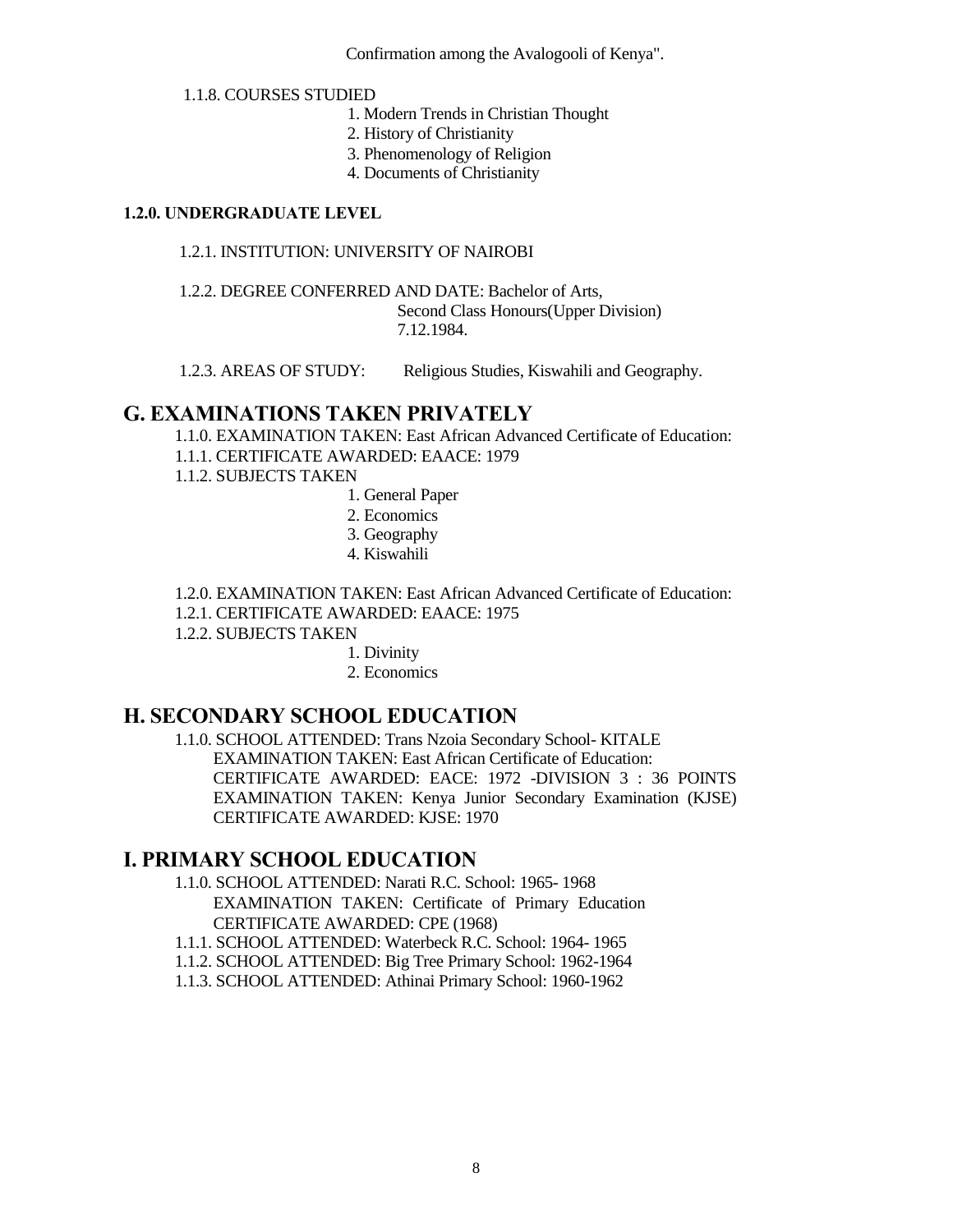### **J. RESEARCHES AND PUBLICATIONS**

Akaranga S.I., Atieno Kili K'Odhiambo and Samson Gunga (2013), "Analysis of Socrates' Credo, "The Unexamined life is not worth living: iin relation to learners who fail the Kenya Certificate of Secondary Education (KCSE) Examinations ",in *International Journal of Humanities and Social Science Vol. 3 No. 21* [Special Issue- December 2013] pp. 157-162.

Akaranga S.I. and Jude Ongong'a (2013), " The Phenomenon of Examination Malpractice: An Example of Nairobi and Kenyatta Universities", in *Journal of Education and Practice, Vol.4 No.18* 2013, pp.87-96.

Akaranga S.I. and Jude Ongong'a (2013), " Work Ethics for University Lecturers: An Example of Nairobi and Kenyatta Universities", in *International Journal of Arts and Commerce, Vol.2 No. 8,* September 2013, pp 8-22.

Akaranga S.I. and Jude Ongong'a (2013), " African Traditional Cultural Conundrums which make women prone to HIV/AIDS infections: A Case of the Maasai of Kenya", in *International Journal of Education and Research Vol.1 No. 8,* August 2013*, pp.* 153-166.

Akaranga S.I. and Jude Ongong'a (2013), " The Dynamics of Religiosity and Spirituality in Kenyan Public Universities" in *International Journal of Education and Research Vol.1 No. 6,* June 2013, pp.63-80.

Akaranga S.I. and Jude Ongong'a (2013), " The Phenomenon of Religious Switching among University Students: The Case of Nairobi and Kenyatta Universities, Kenya", in *International Journal of Education and Research Vol. 1 No. 5,* May 2013, pp.241-258.

- Akaranga S.I. (2002), "Indigenous moral education: Perspectives from Logooli Culture", in *The Fountain Vol* 1, pp. 13-24, University of Nairobi, Nairobi.
- Akaranga, S.I. (2000), *Phenomenology of Religion*, Lecture Series, University of Nairobi, Nairobi.
- Akaranga S.I. (1997), "A Study of Logooli moral values with particular reference to taboos, oaths and curses"; PhD Unpublished thesis, University of Nairobi, Nairobi.
- Akaranga, S.I. (1997), " Birth and initiation into adulthood in relation to baptism and confirmation among the avalogooli of Kenya", PhD Unpublished thesis, University of Nairobi.
- Akaranga, S.I. (1996), "Some aspects of indigenous logooli moral values", in *Trans African Journal of History, Vol. 25*:146-153, Gideon Were Press, Nairobi.

Akaranga, S.I. (1993), *Christianity in Africa*, Lecture Series University of Nairobi, Nairobi.

Akaranga S.I. (1987), (Revised 1999), *Semi za Kiswahili: Maana na Matumizi*, Oxford University Press, Nairobi.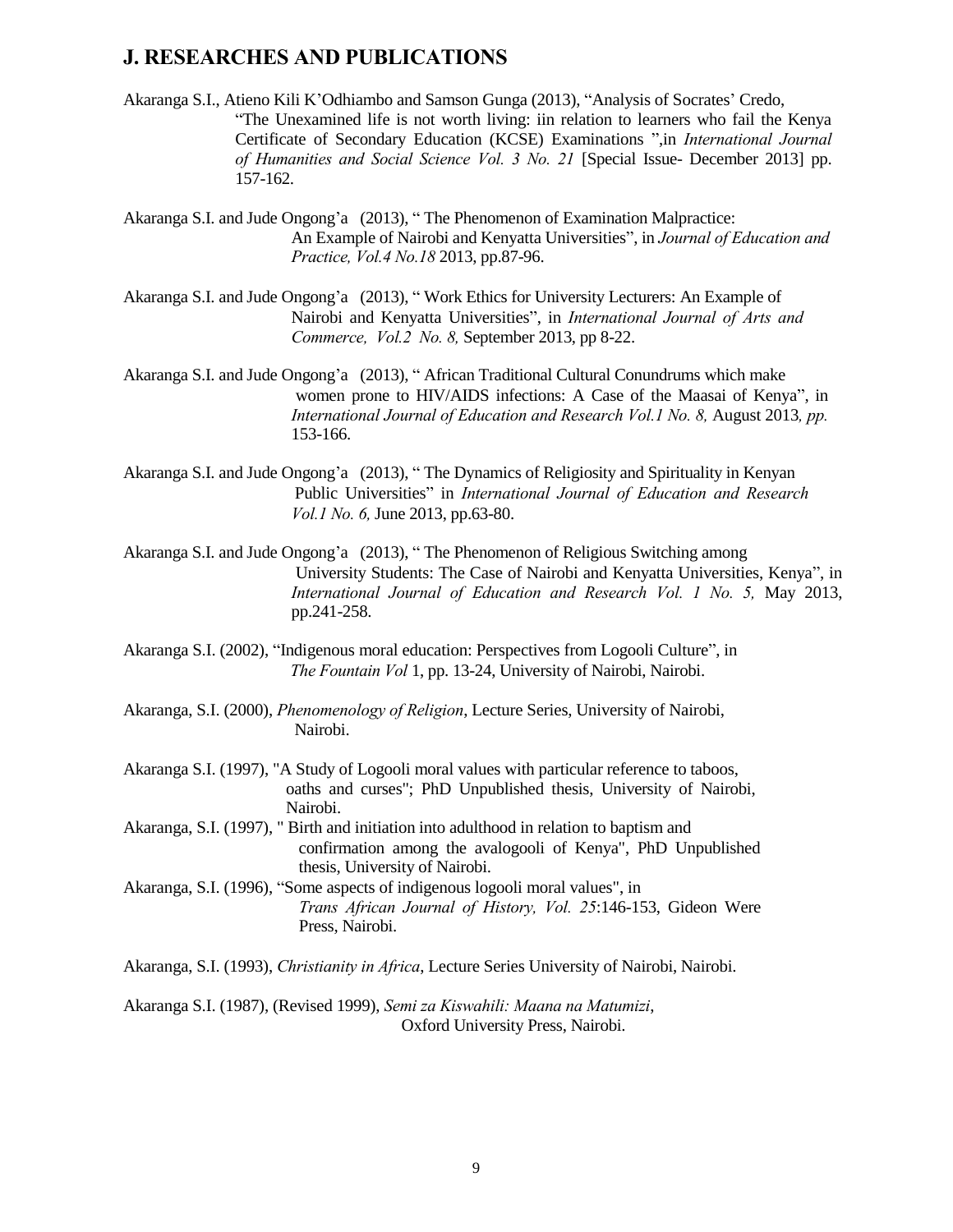# **K. WORKSHOPS ATTENDED**

1. 22nd - 29th Nov. 1998, Teachers' Public Legal Education Workshop organized by COBADES CONSULTANTS at Ahero Pastoral Centre Kisumu, Kenya. Awarded a Certificate in Public Legal Education on 27th. Nov. 1998.

2. 26th - 30th July, 1998, Teachers' Public Legal Education Workshop organized by COBADES CONSULTANTS at Ahero Pastoral Centre Kisumu, Kenya.

3. 23rd - 29th Apr. 1998, Teachers' Public Legal Education Workshop organized by COBADES CONSULTANTS at Kolping Vocational Training Centre Kilimambogo, Kenya.

4. 19th - 24th Aug. 1991, Kenya Certificate of Secondary Examination Examiners Training Course at Moi - Nairobi Girls High School - Nairobi.

5. 6th - 20th July. 1991, Writers' workshop at Kenya Institute of Education organized by Department of Education, Faculty of External Studies, University of Nairobi to write materials for the External Degree Programme.

6. 16th - 30th June. 1990, Writers' workshop at the Kenya Institute of Education organized by Department of Education, Faculty of External Studies, University of Nairobi to write materials for the External Degree Programme.

7. 30th - 31st Jan. 1990, Writers' workshop at the College of Education and External Studies, University of Nairobi to review Christian Religious Education Materials for the in-Service Teacher Education Programme.

- 8. 11th 25th Nov. 1989, Writers' workshop at the Kenya Institute of Education organized by the Department of Education, Faculty of External Studies, University of Nairobi to write materials for the External Degree Programme.
- 9. 13th 27th Jan. 1989, Writers' workshop at the Kenya Institute of Education organized by the Department of Education, Faculty of External Studies, University of Nairobi to write materials for the External Degree Programme.

# **L. CONFERENCES ATTENDED**

- 1.  $6th$  to 9<sup>th</sup> December, 2012-Conference on Roho Christianity: Pentecostalism in a Globalized African Public Space, Hosted by **KENYATTA UNIVERSITY. Paper presented** 
	- COME, SEE, PAY AND RECEIVE YOUR MIRACLES AND HEALING: NEW PENTECOSTALISM IN KENYAN URBAN CENTRES
- 2. 3rd to 4<sup>th</sup> December, 2012-National OSSREA Kenya Chapter Workshop, Hosted at Moi University, Kenya. **Paper presented**
	- MOMBASA REPUBLICAN COUNCIL: A SOCIO-POLITICAL AND ECONOMIC

#### CHALLENGE TO KENYAN GOVERNMENT DEVELOPMENT PLAN

3. 1st to 5<sup>th</sup> August, 2012 -The First Kenyatta University Conference on Gender Based Violence-Hosted at Kenyatta University Nairobi.

#### **Paper presented**

- AFRICAN TRADITIONAL CULTURAL CONUNDRUMS WHICH MAKE WOMEN
	- PRONE TO HIV/ AIDS INFECTIONS: A CASE OF THE MAASAI OF KENYA
- 4. 26<sup>th</sup>-30<sup>th</sup> June 2012- First Interdisciplinary Conference- 50 years of Academic Excellence,